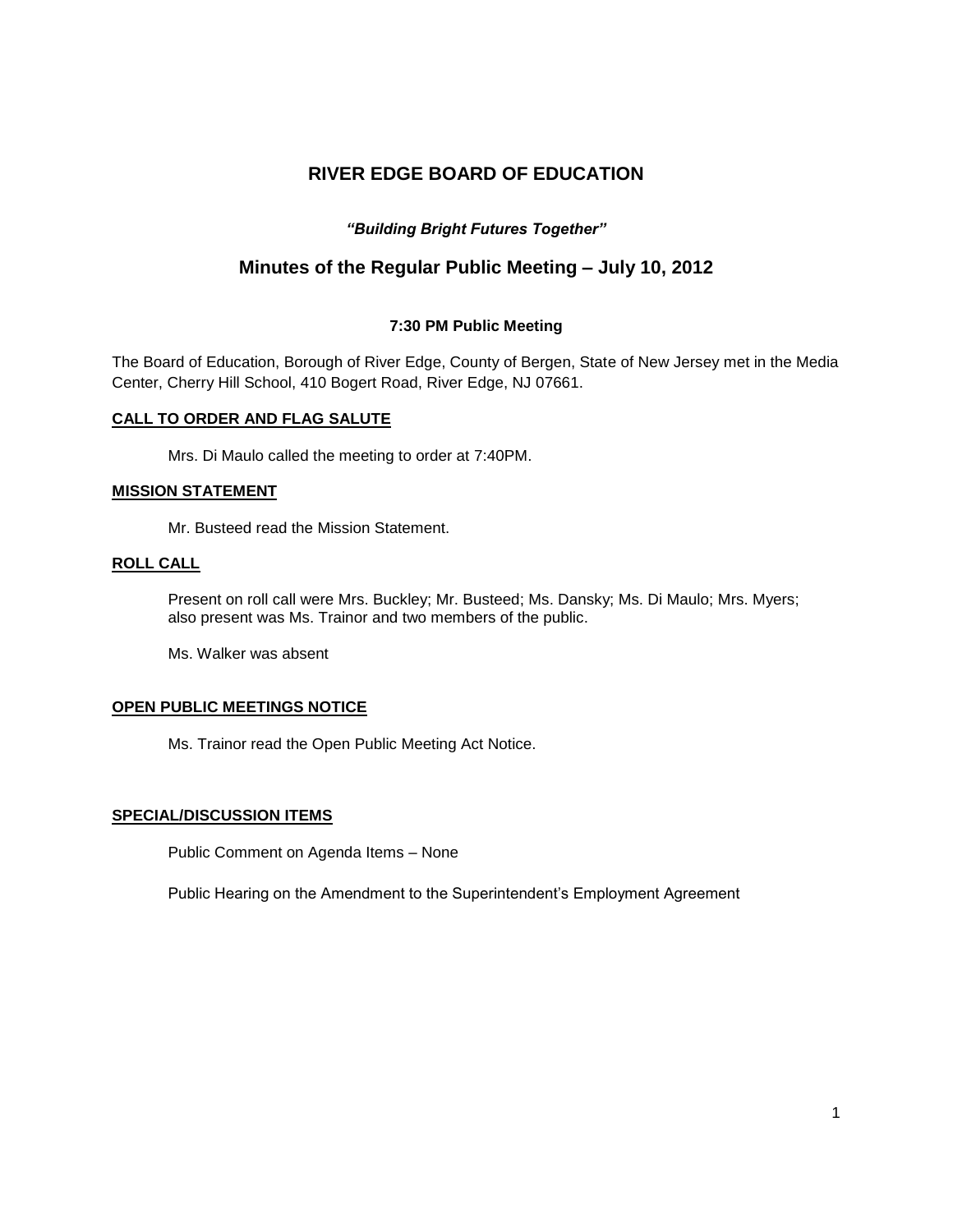#### **REPORTS**

#### **SUPERINTENDENT**- None

**PRINCIPAL**- None

**BOARD SECRETARY**-None

**PRESIDENT**- None

**COMMITTEES**- None

### **MOTIONS TO BE ACTED UPON**

#### **PERSONNEL**

Motion by Mr. Busteed

Seconded by Mrs. Buckley

**WHEREAS,** the River Edge Board of Education (hereinafter referred to as the "Board") and Dr. Tova Ben-Dov (hereinafter referred to as the "Superintendent") are parties to an Employment Agreement for the period beginning July 1, 2010 and ending July 1, 2013 (hereinafter referred to as "the Employment Agreement"); and

**WHEREAS,** Paragraph 2 of the Employment Agreement provides that the Board may grant the Superintendent an additional base salary increase based on merit and the achievement of goals; and

**WHEREAS,** the Board has determined, based on the Board's assessment of the Superintendent's achievement of the Board's described goals for the 2011-2012 school year, to award an additional base salary increase based on merit of 1.79% or Three Thousand Seventy Dollars (\$3,070), for the 2012-2013 school year, not to exceed an annual prorated salary of One Hundred Seventy Seven Thousand Dollars (\$177,000); and

**WHEREAS**, the parties wish to amend said Employment Agreement to grant an additional base salary increase based on merit and achievement of goals; and

**WHEREAS,** the Amendment to Employment Agreement was reviewed and approved by the Executive County Superintendent; and

**WHEREAS,** in accordance with N.J.S.A. 18A:11-11, 30-day advance notice of said action and 10-day advance notice of a public hearing were provided to the public; and

**WHEREAS,** the public hearing pertaining to the amendment to Superintendent's Employment Agreement was held on July 10, 2012;

**NOW THEREFORE BE IT RESOLVED** that the Board hereby agrees to enter into an Amendment to the Employment Agreement between the Board and the Superintendent, which is annexed hereto, and agrees to be bound by the terms and conditions thereof.